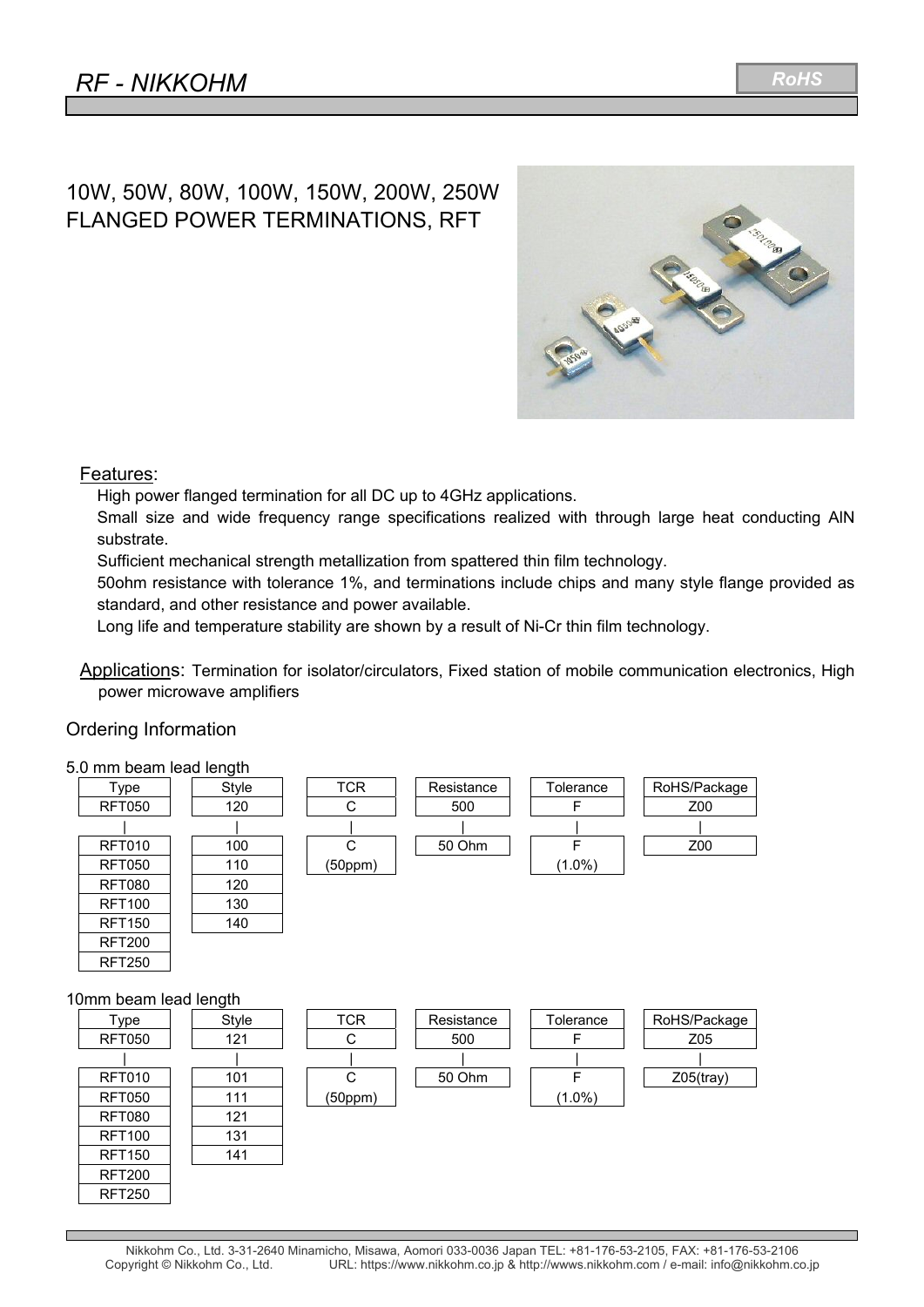# 10W, 50W, 80W, 100W, 150W, 200W、250W, TERMINATIONS, Type RFT

Style and Dimensions (mm)



Nikkohm Co., Ltd. 3-31-2640 Minamicho, Misawa, Aomori 033-0036 Japan TEL: +81-176-53-2105, FAX: +81-176-53-2106 URL: https://www.nikkohm.co.jp & http://wwws.nikkohm.com / e-mail: info@nikkohm.co.jp